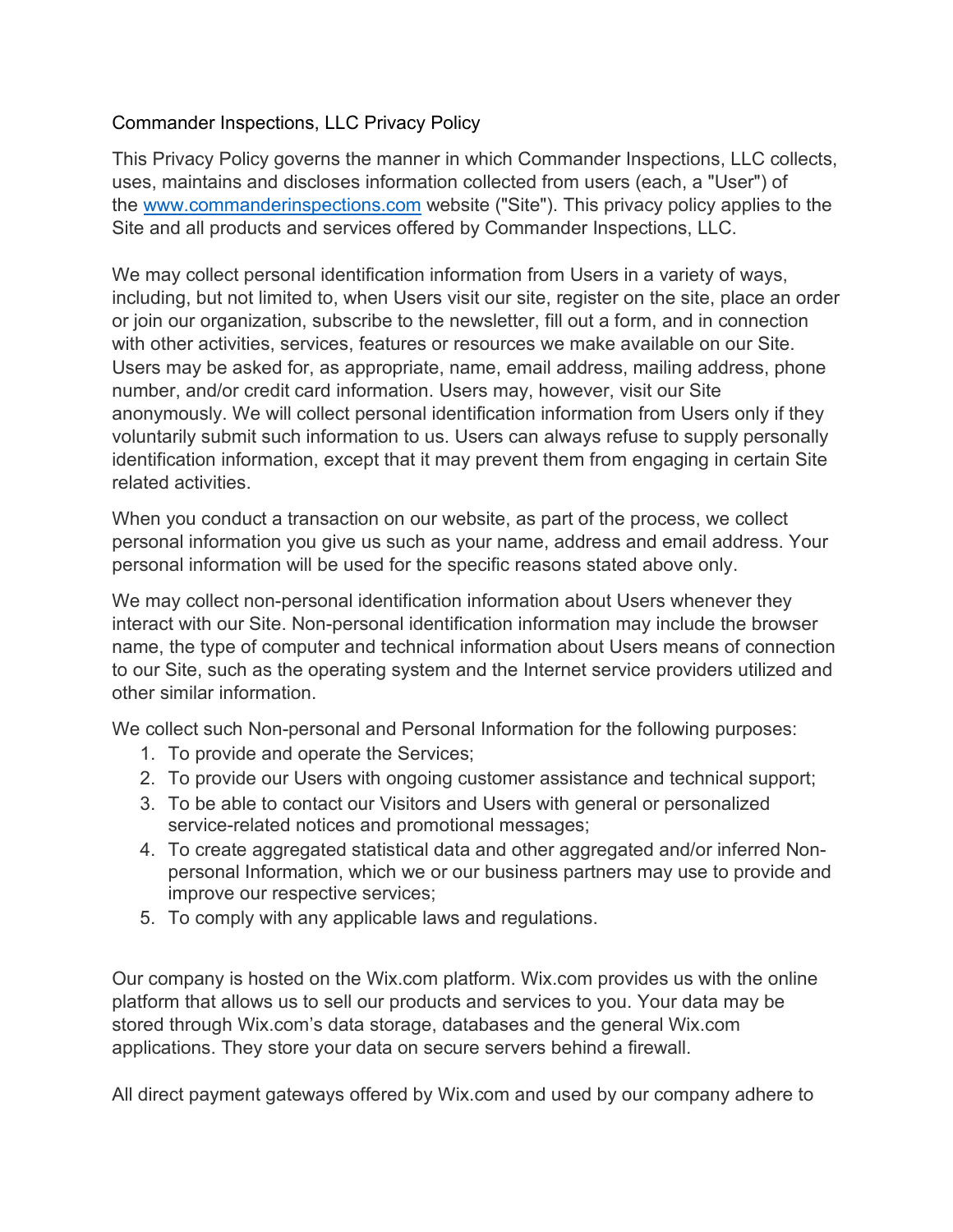the standards set by PCI-DSS as managed by the PCI Security Standards Council, which is a joint effort of brands like Visa, MasterCard, American Express and Discover. PCI-DSS requirements help ensure the secure handling of credit card information by our store and its service providers.

We may contact you to notify you regarding your account, to troubleshoot problems with your account, to resolve a dispute, to collect fees or monies owed, to poll your opinions through surveys or questionnaires, to send updates about our company, or as otherwise necessary to contact you to enforce our User Agreement, applicable national laws, and any agreement we may have with you. For these purposes we may contact you via email, telephone, text messages, and postal mail.

We do not sell, trade, or rent Users personal identification information to others. We may share generic aggregated demographic information not linked to any personal identification information regarding visitors and users with our business partners and trusted affiliates for the purposes outlined above. We may use third party service providers to help us operate our business and the Site or administer activities on our behalf, such as sending out newsletters or surveys. We may share your information with these third parties for those limited purposes provided that you have given us your permission.

Our Site may use "cookies" to enhance User experience. User's web browser places cookies on their hard drive for record-keeping purposes and to enable certain Site features. User may choose to set their web browser to refuse cookies, or to alert you when cookies are being sent. If they do so, note that some parts of the Site may not function properly.

Users may find content on our Site that links to the sites and services of our partners, suppliers, sponsors, licensors and other third parties. We do not control the content or links that appear on these sites and are not responsible for the practices employed by websites linked to or from our Site. In addition, these sites or services, including their content and links, may be constantly changing. These sites and services may have their own privacy policies and customer service policies. Browsing and interaction on any other website, including websites which have a link to our Site, is subject to that website's own terms and policies.

Commander Inspections, LLC has the discretion to update this privacy policy at any time. We encourage Users to frequently check this page for any changes to stay informed about how we are helping to protect the personal information we collect. You acknowledge and agree that it is your responsibility to review this privacy policy periodically and become aware of modifications.

By using this Site, you signify your acceptance of this policy and terms of services. If you do not agree to this policy, please do not use our Site. Your continued use of the